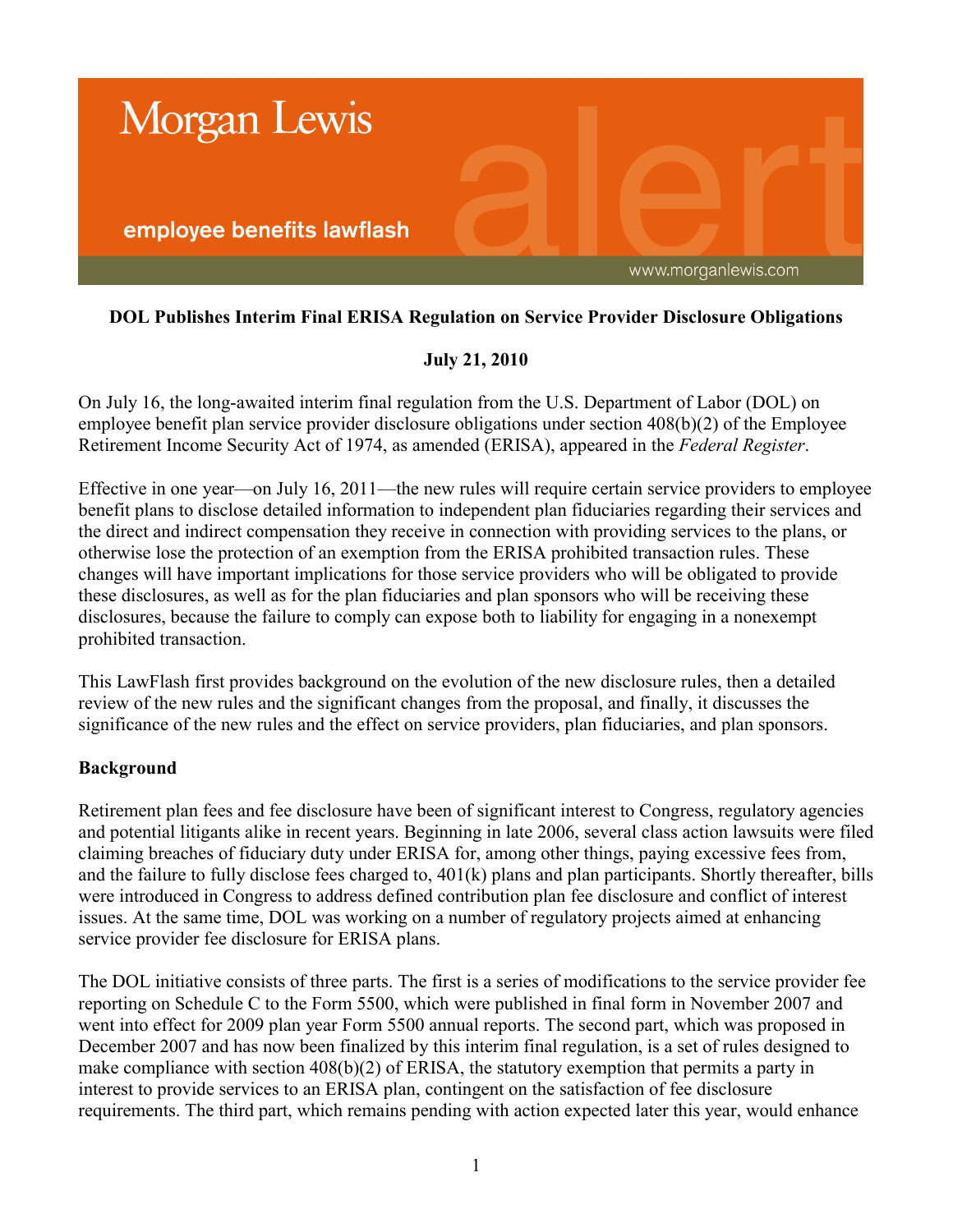the information plan administrators must furnish to participants and beneficiaries of a participant-directed individual account plan.

# **ERISA Section 408(b)(2) Prohibited Transaction Exemption**

Section 406(a)(1)(C) of ERISA broadly prohibits the furnishing of goods, services, or facilities between a plan and a party in interest to the plan. As a party in interest is defined under ERISA to include a service provider to a plan, any service arrangement between a plan and a service provider, even if necessary and beneficial to the plan, would, absent an exemption, violate section 406(a)(1)(C). Section 408(b)(2) of ERISA provides a statutory exemption to this prohibition where the contractual arrangement between the plan and the party in interest is (1) "reasonable," (2) necessary for the establishment or operation of the plan, and (3) for no more than reasonable compensation. There is a corresponding prohibition and a corresponding exemption in the parallel prohibited transaction excise tax rules in section 4975 of the Internal Revenue Code of 1986, as amended (the Code).

DOL adopted a regulation under section 408(b)(2) in 1977. On the requirement that the arrangement be "reasonable," the regulation provided only that a fiduciary must be able to cancel the contract on "reasonably short notice" and without penalty.

DOL has indicated in the past that full disclosure regarding fees may be necessary for a service provider to avoid violating the prohibition against fiduciary self-dealing, and also has emphasized the need for plan fiduciaries to obtain sufficient information to make informed decisions in retaining and monitoring service providers, to be able to meet their fiduciary duties of loyalty and prudence. Nevertheless, prior to the issuance of the interim final regulation, a service provider was not required to supply any particular disclosures or other information to plan fiduciaries.

This would change under the interim final regulation. Expanding on section 408(b)(2)'s reasonable arrangement condition, the regulation requires that to meet this condition, a service provider must provide advance disclosure of certain types of information regarding its services and fees.

# **New Disclosure Rules**

# *In General*

At the outset, DOL noted that recent changes in the way services are provided to plans, and in the manner in which service providers are compensated, had made it difficult for plan sponsors and fiduciaries to understand what service providers are actually paid for their services. The new rules are designed to assist plan sponsors and fiduciaries in obtaining the information they need from service providers, in order to assess the reasonableness of the compensation paid for services, and to satisfy their ERISA reporting and disclosure obligations.

The regulation notes that these disclosure requirements are independent of ERISA's general fiduciary obligations. According to DOL, those fiduciary responsibilities obligate plan fiduciaries to obtain and carefully consider information necessary to assess the services to be provided to the plan, the reasonableness of fees and expenses being paid for such services, and potential conflicts of interest that might affect the quality of the provided services.

DOL said that it viewed disclosures concerning investment-related compensation on plan investments and investment options, such as investment management fees charged against investment returns, as particularly significant. Such fees typically constitute a large portion of total plan expenses, and may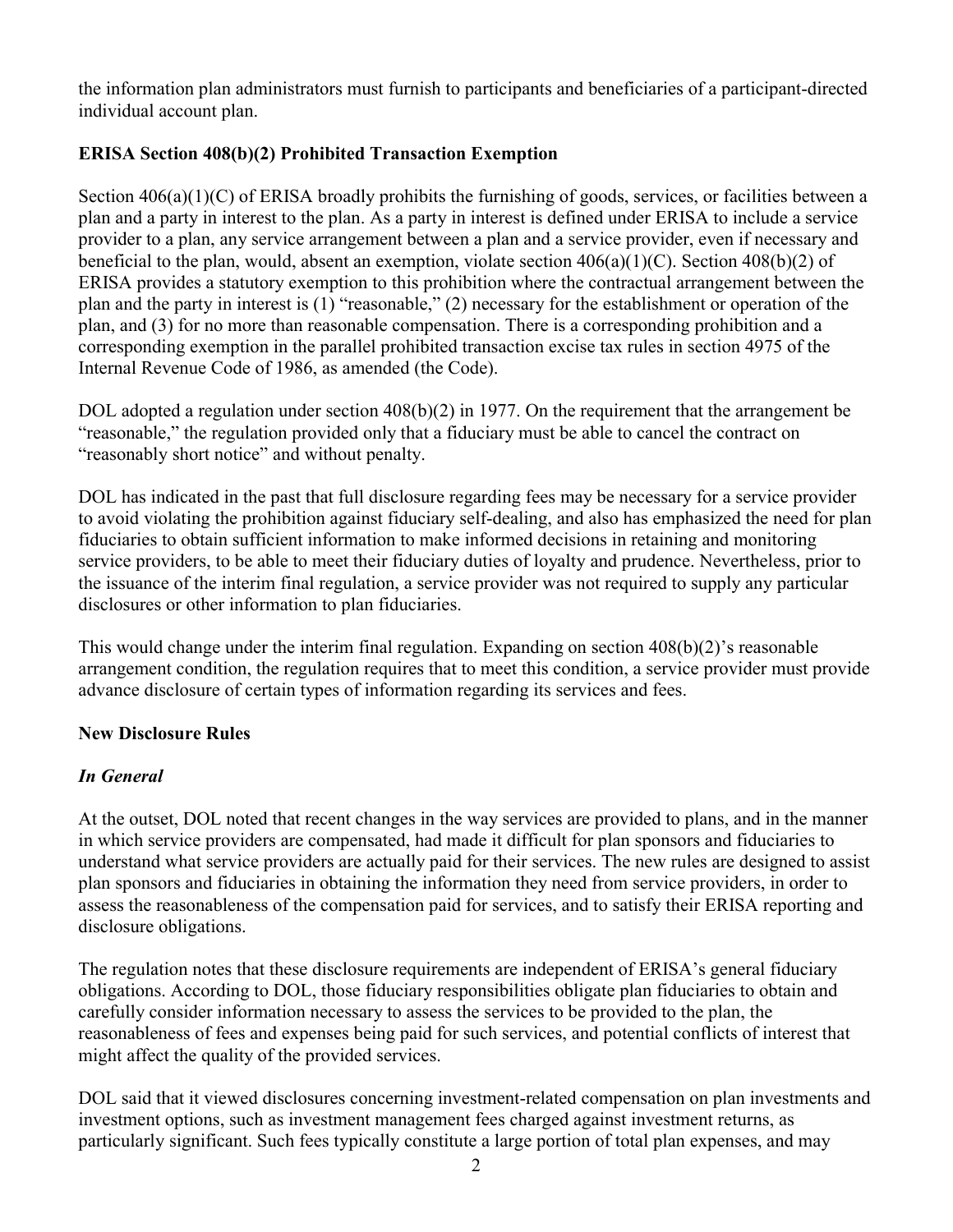directly affect the cost of plan services as a result of revenue sharing and similar arrangements with recordkeepers and other intermediaries who provide services to participant-directed individual account plans. These DOL views underlie the special rules in the regulation for disclosures by "plan asset fiduciaries" and in connection with recordkeeping and brokerage services provided to participant-directed plans.

The regulation specifies that it also applies to the parallel prohibited transaction provisions in section 4975 of the Code, so that a failure to comply would trigger not just personal liability for the plan fiduciaries under ERISA, but also section 4975 prohibited transaction excise taxes for the noncomplying service provider.

# *Covered Plans*

Unlike the proposal, the interim final disclosure requirements apply only to ERISA-governed pension plans (both defined benefit and defined contribution plans), with a separate subsection reserved to deal with welfare plans in future guidance. DOL was persuaded by the comments that there are significant differences in service and compensation arrangements between pension and welfare plans, such that welfare plans should be subject to separate, more specifically tailored provisions.

Coverage is limited to those pension plans that are normally subject to ERISA. "Simplified employee pension" plans, "simple retirement accounts," individual retirement accounts, and individual retirement annuities (collectively, IRAs), which are subject to the parallel prohibited transaction rules in section 4975 of the Code but may not be subject to ERISA, are excluded. DOL acknowledged that the new rules were designed with employee benefit plan fiduciaries rather than IRA accountholders in mind, and said that IRA accountholders, who are responsible only for their own individual plans, should not be held to the same fiduciary duties to scrutinize and monitor plan service providers.

# *Covered Service Providers*

Consistent with the proposal (although revised in several respects), the interim final regulation only applies to certain "covered" service providers, reaching those service arrangements that DOL believes most likely to give rise to conflicts of interest. The term "covered service provider" is defined as a service provider that enters into a contract or arrangement with a covered plan to provide any of the following:

1) Services as an ERISA fiduciary—including as a fiduciary to an investment contract, product or entity that holds plan assets in which the covered plan has a direct equity investment (a plan asset fiduciary)<sup>1</sup>—or as a registered investment adviser (whether under federal or state law).

The "direct equity investment" language is intended to exclude coverage of entities in which a plan asset entity may invest, even if those downstream investments may themselves be considered plan asset entities. In addition, these categories entirely exclude nonfiduciary services provided to any entity in which the covered plan invests, whether or not a plan asset entity. As a result, services to an entity in which a plan invests are covered only if those services are fiduciary services to a plan asset entity in which the plan is a direct investor.

 $\overline{a}$ <sup>1</sup> A DOL regulation treats certain entities in which benefit plans maintain equity investments as holding "plan assets" subject to the ERISA fiduciary rules and the prohibited transaction rules of section 4975 of the Code (a plan asset entity). Plan asset entities include bank collective investment funds, insurance company separate accounts, and investment funds in which benefit plan investors hold 25% or more of any class of equity interests.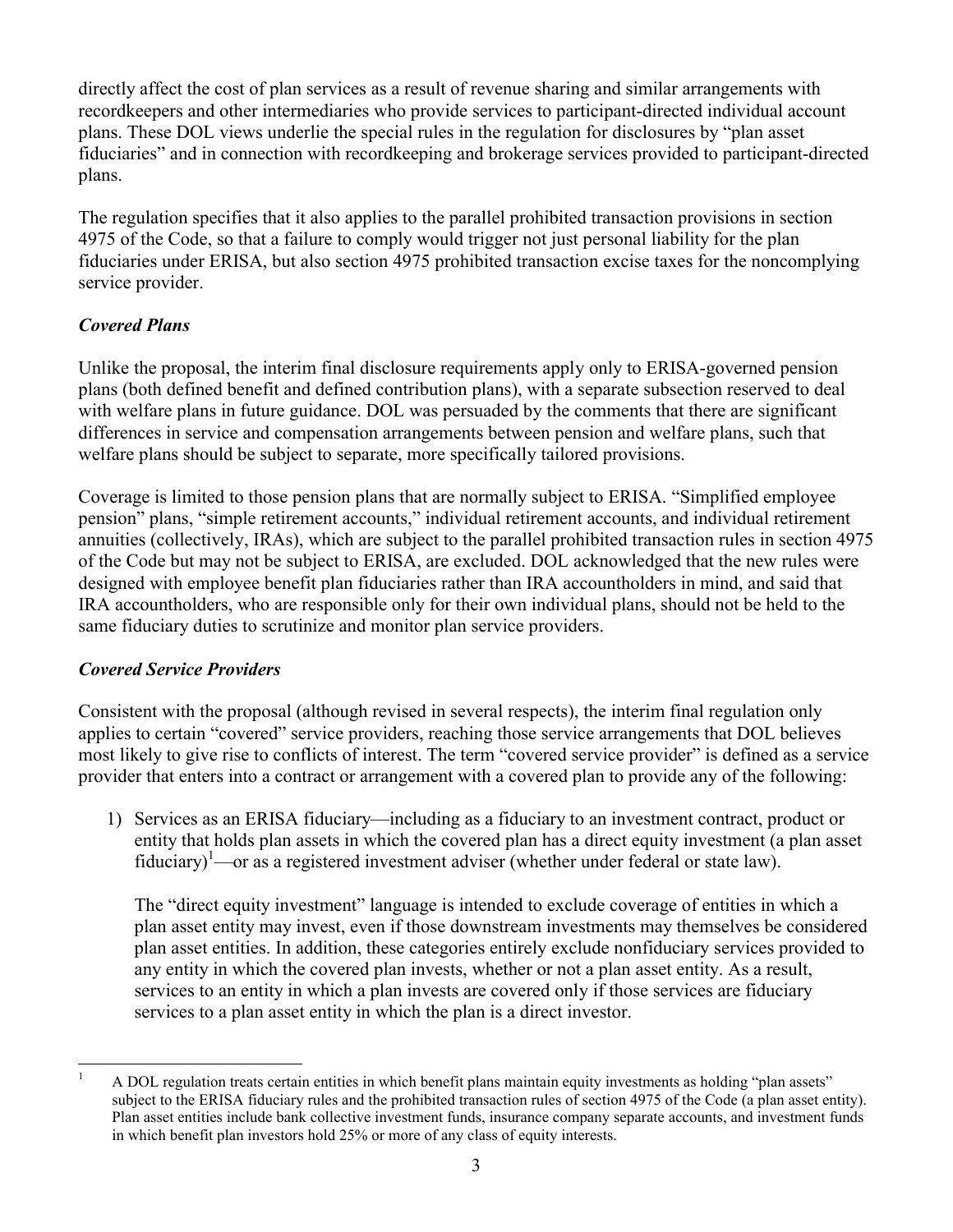2) Recordkeeping or brokerage services to a covered plan that is an individual account plan that permits participant investment direction, where designated investment alternatives will be made available in connection with the recordkeeping or brokerage services. A "designated investment alternative" is any investment alternative designated by a fiduciary into which participants may direct the investment of assets held in, or contributed to, their individual accounts. It does not include brokerage windows, self-directed brokerage accounts, or similar plan arrangements that enable participants to select investments beyond those specifically designated.

This category is intended to cover recordkeepers and brokers that offer a platform of investment options to participant-directed individual account plans.

3) Other services, such as accounting, auditing, investment advisory (for plans or participants), recordkeeping, brokerage and consulting, for which the covered service provider, an affiliate of the service provider or a subcontractor reasonably expects to receive either (i) "indirect" compensation (that is, compensation received from any source other than the covered plan, the plan sponsor, the covered service provider, an affiliate, or a subcontractor) or (ii) "compensation received among related parties" (that is, transaction-based compensation or charges against the net value of a plan's investment (such as 12b-1 fees) as part of a bundled services arrangement).

Under the regulation, the concept of a covered service provider captures only the party directly responsible to the covered plan for the provision of the services, even where some or all of the services may be performed by an affiliate or subcontractor of that party.

In addition, to be "covered," the service provider must reasonably expect to receive \$1,000 or more in compensation, direct or indirect, in connection with providing one or more of the covered types of services. It does not matter for this purpose whether the services will be performed, or the compensation received, by the covered service provider or by an affiliate or subcontractor of the covered service provider. "Compensation" is anything of monetary value, such as money, gifts, awards, and trips. However, consistent with DOL's nonenforcement policy on *de minimis* gifts and gratuities, compensation does not include nonmonetary compensation valued at \$250 or less, in the aggregate, during the term of the contract or arrangement.

DOL noted that the parties reported as service providers for Form 5500 Schedule C purposes will not necessarily be the same as those covered by the new disclosure rules.

#### *Initial Disclosure Requirements*

A series of disclosures must be provided by the covered service provider to a "responsible plan fiduciary," who is a plan fiduciary with the authority to cause the covered plan to enter into, or extend or renew, the contract or arrangement for the services. The required disclosures include certain information regarding the services to be provided and a description of the service provider's expected compensation. Additional information is required for plan asset fiduciaries, bundled service arrangements, recordkeeping services, and brokerage services that are in connection with participant-directed plans.

#### **Services**

The disclosures must describe the services to be provided to the covered plan pursuant to the contract or arrangement. According to DOL, the level of detail required to adequately describe the services may vary depending on the needs of the responsible plan fiduciary, who must decide whether it has enough information. If a particular description lacks sufficient detail to enable the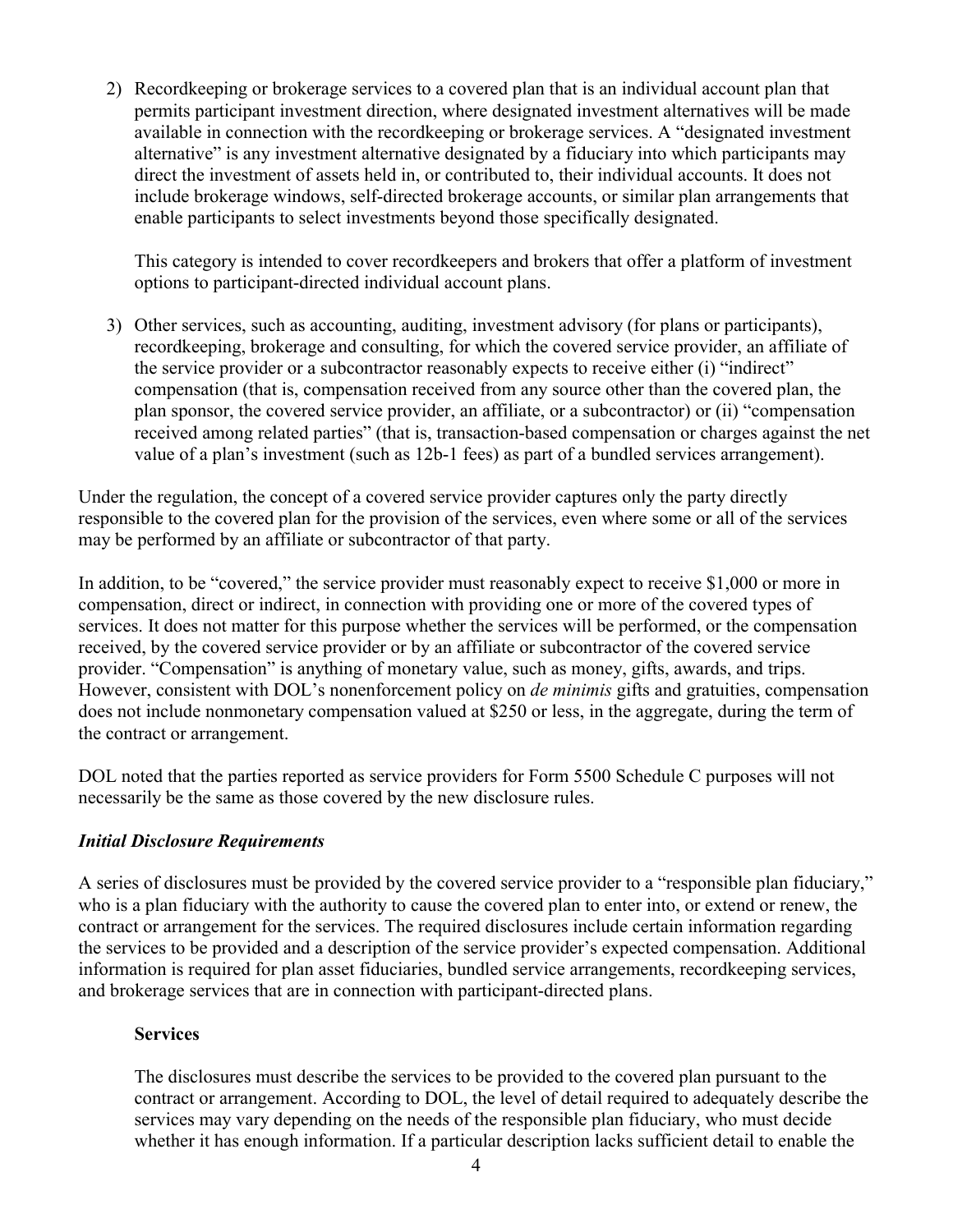responsible plan fiduciary to determine whether the compensation is reasonable, that fiduciary would be obligated to request additional information. If applicable, the description must also include a statement that the covered service provider, or its affiliate or subcontractor, will provide, or reasonably expects to provide, services either (i) directly to the covered plan as a fiduciary, (ii) as a plan asset fiduciary, and/or (iii) directly to the covered plan as a registered investment adviser.

#### **Compensation**

The compensation disclosures must describe the covered service provider's (or its affiliate's or subcontractor's) "direct" compensation—that is, compensation received directly from the covered plan (but not from a plan asset vehicle)—and its "indirect" compensation. In both cases, this should include the amount the covered service provider (or its affiliate or subcontractor) reasonably expects to receive, either in the aggregate or by service, in connection with the described services.<sup>2</sup>

A description or estimate of compensation may be expressed as a monetary amount, formula, percentage of the covered plan's assets, or per capita charge for each participant or beneficiary. (DOL noted that it did not intend to restrict the use of formulas, percentages, and per capita charges to where it is not possible to disclose a monetary amount, as some may have assumed from the Form 5500 Schedule C reporting rules.) If the compensation cannot reasonably be expressed in such terms, it may be described by any other reasonable method, although DOL discouraged reliance on this alternative approach. Under either approach, the description or estimate must contain sufficient information to permit evaluation of the reasonableness of the compensation. For indirect compensation, the disclosure must also identify the services covered and the payer.

The definition of "direct compensation" in the proposal had included compensation received from the plan sponsor. In response to comments, DOL deleted the reference to plan sponsors, to avoid subjecting payments solely from plan sponsors to coverage under section 408(b)(2). As payments from plan sponsors also are excluded from "indirect compensation," the result is that no compensation payable by plan sponsors is disclosable under the new rules, although disclosures would still be required about the covered services for which the sponsor is paying.

The information on compensation must describe the manner in which the compensation will be received, such as whether the covered plan will be billed or the compensation will be deducted directly from the covered plan's account(s) or investments. In addition, it must include a description of any compensation that the covered service provider, affiliate, or subcontractor reasonably expects to receive in connection with the termination of the contract or arrangement, and how any prepaid amounts will be calculated and refunded upon such termination.

A plan asset fiduciary must include additional information for each affected plan asset vehicle in which the covered plan has a direct equity investment (unless it is a designated investment option covered by the special rule for recordkeeping and brokerage for participant-directed plans, as described below). The additional information consists of descriptions of (1) any compensation that will be charged directly against the amount invested in connection with the acquisition, sale,

 $\overline{2}$ <sup>2</sup> DOL stated that, as a general matter, a fiduciary who understands the services being provided and their aggregate cost is in a position to compare services and costs consistent with its fiduciary responsibilities, and to determine the reasonableness of the aggregate compensation paid. The only exception DOL made in this regard was with recordkeeping services, discussed below.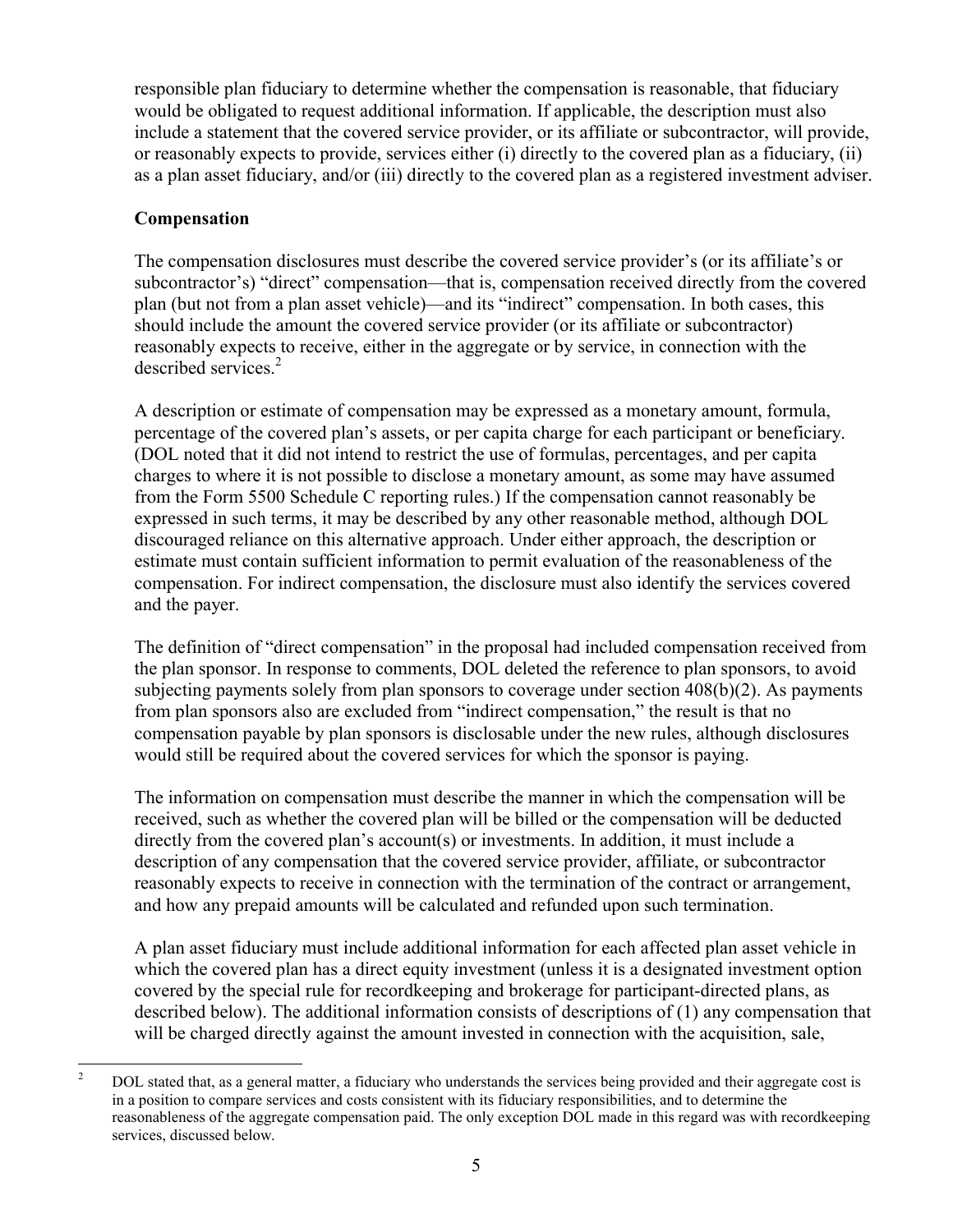transfer of, or withdrawal from the plan asset vehicle; (2) the vehicle's annual operating expenses if the return is not fixed; and (3) any ongoing expenses in addition to annual operating expenses (for example, wrap fees, mortality and expense fees).

Bundled service arrangements, under which a plan enters into a single contract and may pay a single fee for multiple services provided by multiple parties, are addressed by a special rule for "compensation paid among related parties" (that is, compensation shared among the service providers within the "bundle"). The types of compensation that must be disclosed under this rule, regardless of whether they are also disclosed under other parts of the regulation, are those that are either:

- (a) Set on a transaction basis (for example, commissions, soft dollars, finder's fees, or other similar incentive compensation based on business placed or retained); or
- (b) Charged directly against the covered plan's investment and reflected in the net value of the investment (for example, Rule 12b-1 fees).

DOL pointed out that, other than as described in this special rule, compensation paid among related parties within a bundled service arrangement need not be disclosed. Such payments affect only how compensation is allocated among the parties, rather than the total cost of services to the plan. This position is in response to concerns that providers would otherwise be required to create an artificial allocation of compensation within a bundled arrangement solely for disclosure purposes.

## **Recordkeeping Services**

A special rule deals with the disclosure of compensation for recordkeeping services, without regard to whether the compensation is also covered by the other disclosure rules, so that some amounts may be reported more than once. For this purpose, "recordkeeping services" include services related to plan administration and monitoring of plan and participant transactions (e.g., enrollment, payroll deductions and contributions, offering designated investment alternatives and other covered plan investments, loans, withdrawals, and distributions), and the maintenance of covered plan and participant accounts, records, and statements.

This rule addresses the issue that recordkeeping services may be provided under an arrangement in which there is no explicit compensation for recordkeeping, as is common in bundled arrangements, or where the cost of recordkeeping is paid for through "revenue sharing" arrangements with mutual funds. To ensure that responsible plan fiduciaries receive disclosures about recordkeeping services and their costs, the rule requires that, in addition to a description of all direct and indirect compensation expected to be received in connection with the recordkeeping services, the covered service provider must also provide a reasonable, good-faith estimate of the stand-alone cost of the recordkeeping services. The estimate must take into account, as applicable, the rates that the service provider would charge to, or be paid by, third parties, or the prevailing market rates charged, for similar recordkeeping services for a similar plan with a similar number of covered participants and beneficiaries. This disclosure must include an explanation of the methodology and assumptions used to prepare the estimate and a detailed explanation of the recordkeeping services that will be provided.

The effect is to create an exception to the general rule that does not require unbundling of fees, with the result that record keeping fees, or their equivalent costs, must be separately disclosed.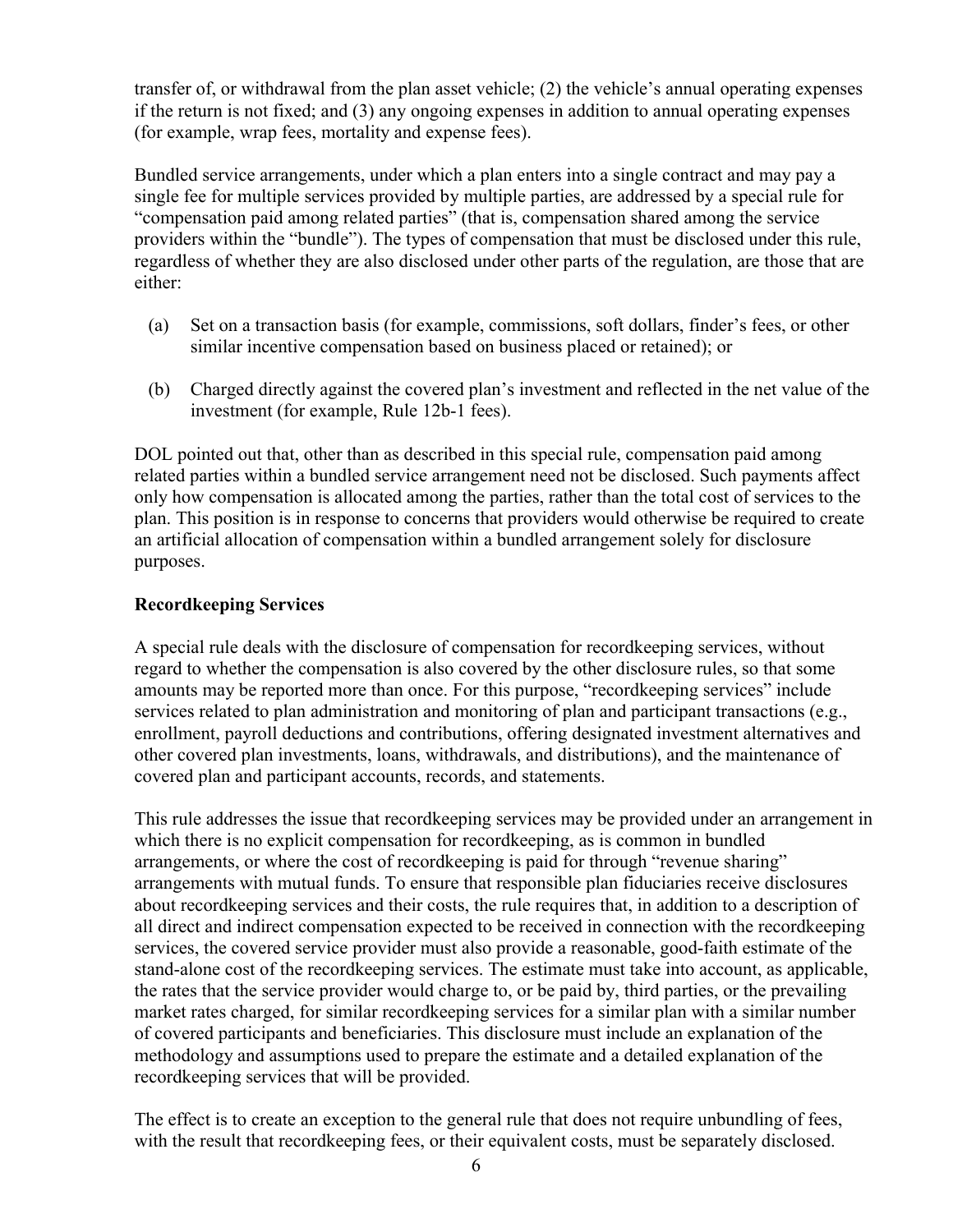## **Designated Investment Alternatives in Participant-Directed Plans**

In the case of a covered service provider furnishing recordkeeping or brokerage services to participant-directed individual account plans, the following additional information must be provided for each designated investment alternative that would be receiving these services:

- 1) Any compensation that will be charged directly against the amount invested in connection with the acquisition, sale, or transfer of, or withdrawal from, the designated investment alternative
- 2) The alternative's annual operating expenses if the return is not fixed
- 3) Any ongoing expenses in addition to annual operating expenses

This disclosure requirement can be met by using the current disclosure materials of the issuer of the designated investment alternative that include the necessary information, provided that (i) the issuer is not an affiliate of the covered service provider, (ii) the disclosure materials are regulated by a state or federal agency, and (iii) the covered service provider has no knowledge of the materials being incomplete or inaccurate. The permission to use the issuer's disclosure materials is intended to limit the covered service provider's liability for the completeness and accuracy of the disclosed information, recognizing that the recordkeepers and brokers are not directly involved in the day-to-day management of these investment vehicles, but rather serve merely as intermediaries between those vehicles and the plans.

## *Timing of Initial Disclosure Requirements; Changes*

The disclosures must be provided reasonably in advance of the date the particular services contract or arrangement is entered into, extended, or renewed. (DOL declined to specify a time frame for the disclosure, to permit flexibility for the responsible plan fiduciary and potential service provider to work out how much time is reasonable.) An exception allows 30 days to provide the disclosure when an entity that was not treated as holding plan assets becomes a plan asset entity. Another exception permits information relating to a designated investment alternative to be provided as soon as practicable, but not later than the date the investment alternative has been designated as such by the responsible plan fiduciary.

Changes to the required information must be disclosed as soon as practicable, but not later than 60 days from the date on which the covered service provider is informed of the change. In the event disclosure is precluded due to extraordinary circumstances beyond the covered service provider's control, the information must be disclosed as soon as practicable.

DOL noted that nothing in the interim final regulation relieves a service provider of other obligations or limitations under ERISA that may require advance notice of changes.

# *Furnishing of Information on Request to Comply with Reporting and Disclosure Requirements*

Upon request of the responsible plan fiduciary or plan administrator, the covered service provider must furnish any other information relating to the compensation received in connection with the contract or arrangement that is required for the covered plan to comply with the reporting and disclosure requirements of ERISA. This ties these rules to the Form 5500 Schedule C disclosure requirements, which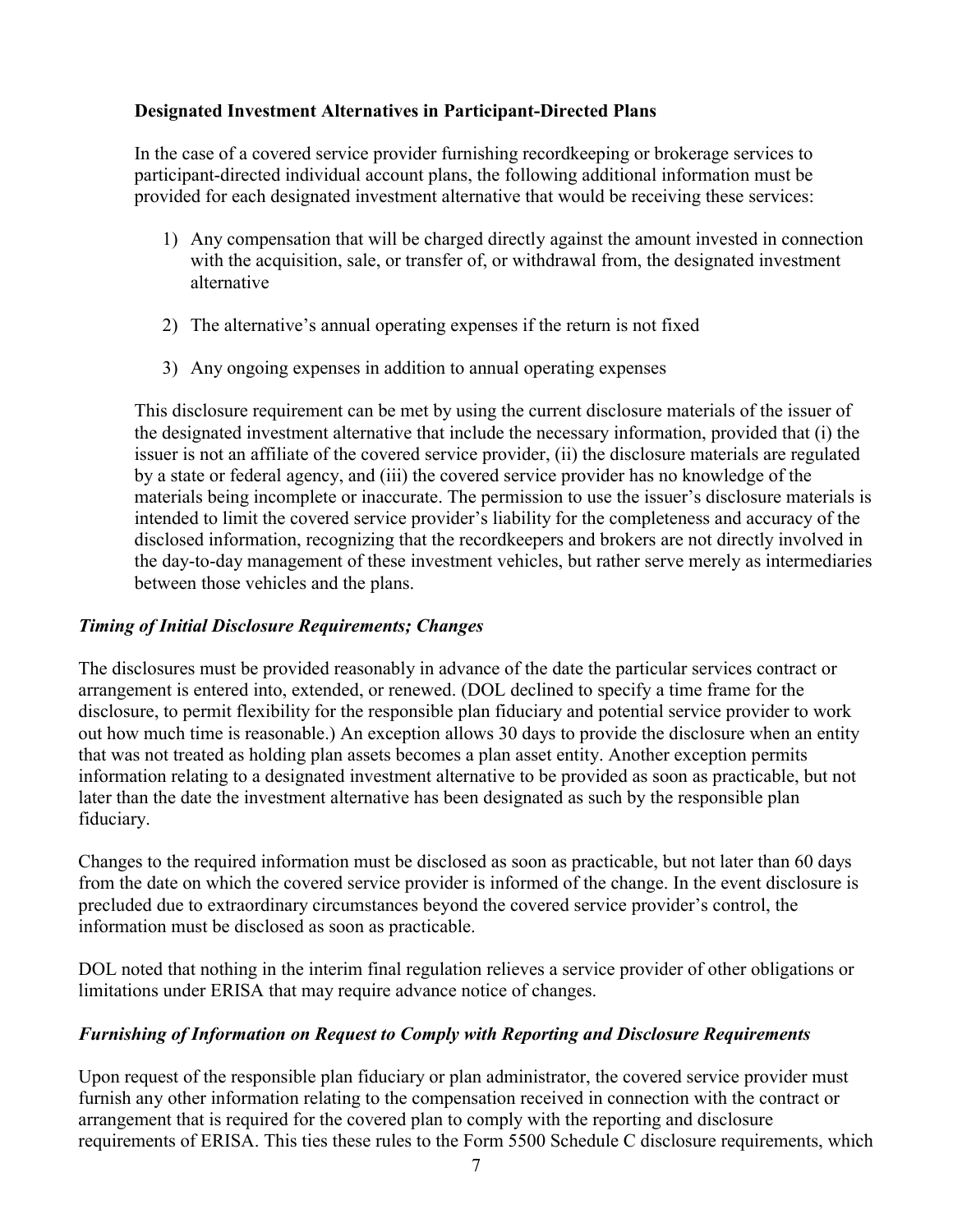are the legal obligation of the plan administrators rather than the service providers, making the affected service providers responsible to provide the requested information needed by the plan administrators (although DOL noted that this rule is not limited to the Form 5500 information—other reporting and disclosure requirements are covered as well). The information must be disclosed not later than 30 days following receipt of such a request in writing, unless such disclosure is precluded due to extraordinary circumstances beyond the covered service provider's control, in which case the information must be disclosed as soon as practicable.

## *Disclosure Errors*

In response to comments, DOL added relief for service providers for disclosure errors and omissions, to prevent inadvertent mistakes from resulting in the service provider's loss of the section 408(b)(2) prohibited transaction exemption. Under this provision, no contract or arrangement will fail to be reasonable solely because the covered service provider, acting in good faith and with reasonable diligence, makes an error or omission in disclosing the required information. To qualify for this relief, the provider must disclose the correct information to the responsible plan fiduciary as soon as practicable, but not later than 30 days from the date on which the provider knew of the error or omission.

## *Class Exemption for Responsible Plan Fiduciaries from Covered Service Provider Violations*

The interim final regulation provides a class exemption that can protect a responsible plan fiduciary from violating the prohibited transaction rules in the event of a failure by a covered service provider to provide the required disclosures. The following conditions must be met:

- 1) The responsible plan fiduciary did not know that the covered service provider failed or would fail to make the required disclosures, and reasonably believed that the covered service provider disclosed the required information.
- 2) Upon discovering that the covered service provider failed to disclose required information, the responsible plan fiduciary requests in writing that the covered service provider furnish the information.
- 3) If the covered service provider fails to comply with the written request, the responsible plan fiduciary notifies DOL of the covered service provider's failure, not later than 30 days following the earlier of (a) the covered service provider's refusal to furnish the requested information or (b) 90 days after the written request is made. The notice must contain, among other things, a description of the services being provided, the information the covered service provider failed to disclose, and whether the covered service provider continues to provide services to the plan. DOL has made a sample notice available on its website at [http://www.dol.gov/ebsa/DelinquentServiceProviderDisclosureNotice.doc.](http://www.dol.gov/ebsa/DelinquentServiceProviderDisclosureNotice.doc)
- 4) Following discovery of a failure to disclose required information, the responsible plan fiduciary must determine whether to terminate or continue the contract or arrangement. In making such a determination, the responsible plan fiduciary must evaluate the nature of the failure; the availability, qualifications, and cost of replacement service providers; and the covered service provider's response to notification of the failure.

Where the class exemption applies, the responsible plan fiduciary will be covered, but the covered service provider will be treated as engaging in a nonexempt prohibited transaction. That prohibited transaction, and the service provider's liability for prohibited transaction excise taxes, would continue until the service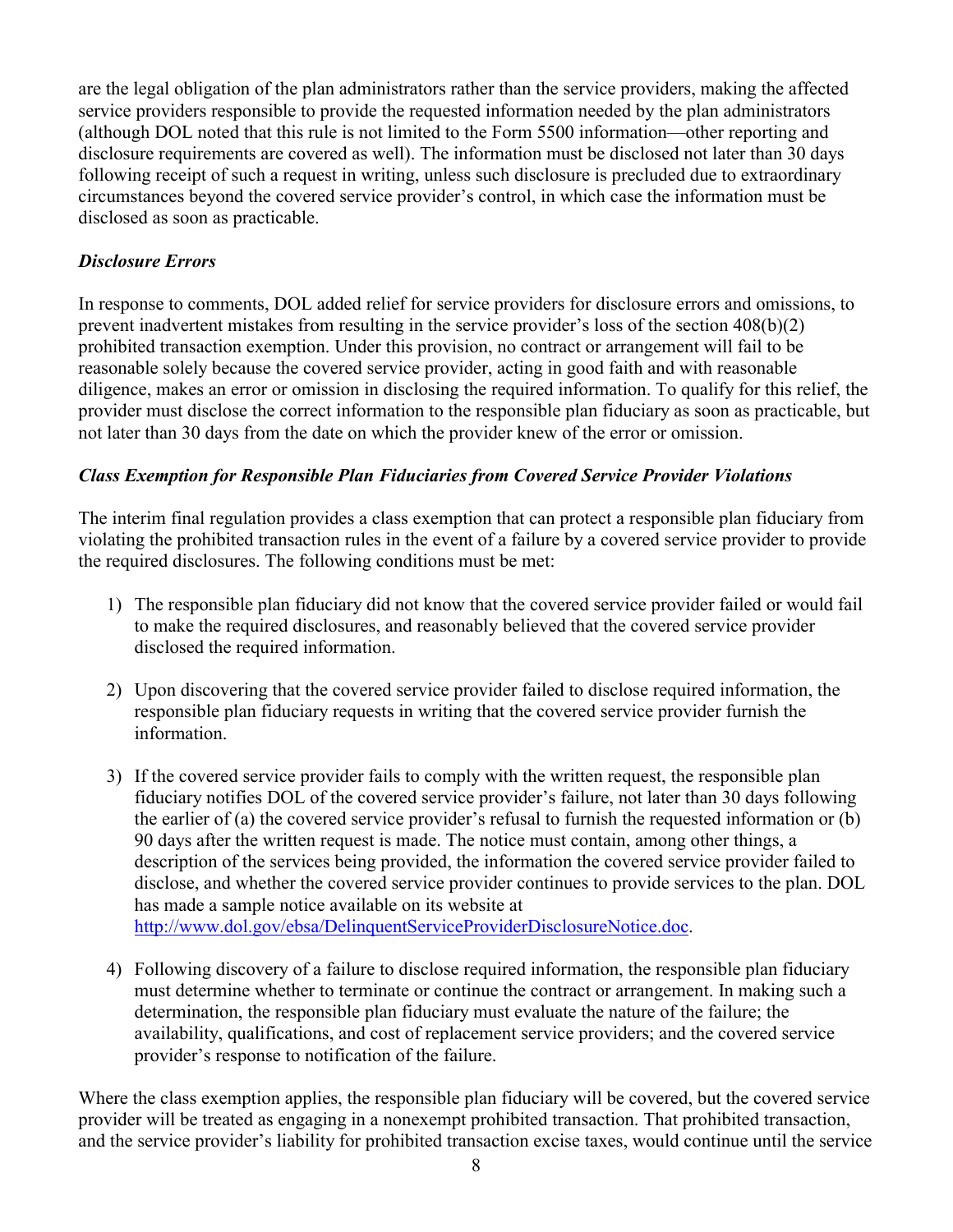arrangement is terminated or the disclosure failure is cured. Even if the service provider furnishes the necessary information in response to the responsible plan fiduciary's request, this prohibited transaction must be reported on the plan's Form 5500.

## *Preemption of State Law*

The interim final regulation provides that it is not to be construed as superseding any state law, such as a state contract or consumer protection law, which governs service provider disclosures, except to the extent the state law prevents the application of a requirement of the regulation. Thus, service providers could be subject to multiple sets of legal rules concerning disclosure obligations. DOL said that while this provision does not address any preemptive effect that ERISA generally may have on state laws that regulate parties that provide services to employee benefit plans, its view is that a state disclosure law in connection with services arrangements generally would not "relate to" employee benefit plans so as to trigger ERISA preemption.

# *Effective Date*

As indicated above, the new rules are effective one year after publication in the *Federal Register*, which will be July 16, 2011. They will apply to all covered service contracts or arrangements as of that date, without regard to whether the contract or arrangement was entered into earlier. For preexisting contracts or arrangements, the disclosures must be furnished no later than the effective date.

## *Deleted Requirements*

In response to comments, several controversial requirements from the proposal were not included in the interim final regulation.

The proposal had required narrative disclosures from the service provider regarding its potential conflicts of interest in providing its services. The interim final regulation does not include the conflict of interest disclosures, instead relying on full disclosure of any "indirect" compensation the covered service provider would receive from parties other than the plan or plan sponsor. DOL was persuaded that plan fiduciaries would be in a better position to assess actual and potential conflicts of interest by reviewing this information, which would be clearer and more meaningful to them than the proposed conflict of interest disclosure requirements.

The proposal also had required a formal written contract delineating the service provider's disclosure obligations. In response to concerns about the complexity and costs of requiring formal written contracts, including the need to revise all existing contracts, this requirement was deleted. Nevertheless, DOL said that it continues to believe that setting forth the disclosure obligations in writing generally will help ensure that all parties clearly understand their respective responsibilities under the new rules.

# **Comment Period**

Because the final regulation contains a number of significant changes from the proposal, and in view of its importance and potentially significant effects, DOL decided to publish the regulation as an interim final regulation, to permit additional comments. Comments are due by August 30, 2010.

DOL indicated that the comments it received were mixed as to whether DOL should establish standards for the format in which the required information must be disclosed. DOL did not know whether such standards would be feasible, given the large variety of service arrangements and variations in the ways in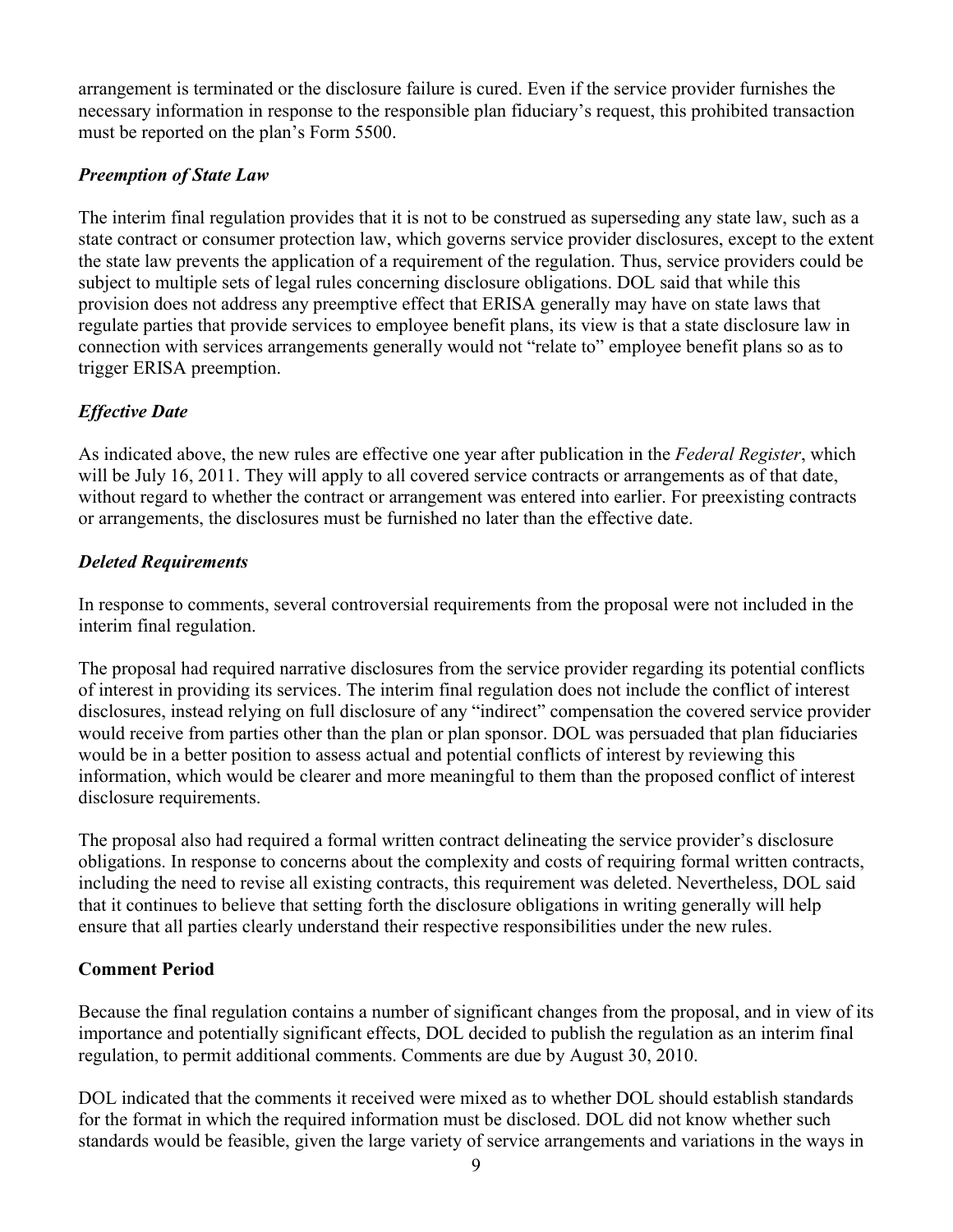which information is currently disclosed. DOL asked for comments on the costs versus the benefits of adding a requirement that the covered service provider furnish a "summary" disclosure statement containing an overview of the key information required to be disclosed, and describing where to find more detailed information.

One issue DOL left open was the effect of the new rules on other exemptions. Several commenters had indicated that they would not be subject to the new disclosure requirements, because they are relying on other exemptions to cover their service arrangements. While DOL did not express a view at this time, it said it would be reviewing these issues on a case-by-case and exemption-by-exemption basis.

## **Effect on Fee Disclosure Legislation**

While DOL has been considering service provider disclosure rules, several service provider disclosure bills have been introduced in Congress. The bills would require disclosure of fees and, as in DOL's original proposal, potential conflicts of interest. Some of the bills were limited to 401(k) and other individual account plans, whereas others were broader in scope. Rather than amending the prohibited transaction rules, they would impose disclosure requirements under a separate statutory provision, with fines and penalties rather than prohibited transaction liability for nondisclosure.

One of these bills was passed by the House of Representatives earlier this year as part of tax extenders legislation, but those provisions were deleted in the Senate version. DOL had held up the interim final regulation pending action on the House bill, and decided to go forward only after it appeared that no further action on the bill was expected. The bill's sponsor—Rep. George Miller (D-Calif.), the chair of the House Education and Labor Committee—has said that he intends to continue to press for passage of his bill, despite the finalization of the DOL proposal. However, the adoption of the DOL regulation may decrease the level of support for the Miller bill, as many of the concerns underlying the bill have now been addressed.

#### **Observations**

The interim final regulation culminates several years of consideration by DOL of service provider fee disclosure issues. It significantly alters the consequences for covered service providers of not providing full disclosure of compensation received.

DOL chose to tie these new requirements to the ERISA prohibited transaction rules, because those are the only rules under the statute that can be used to impose liability directly on nonfiduciary service providers. While DOL made several changes from the proposal, including the addition of relief for inadvertent errors, to protect service providers from strict liability where they have acted in good faith, the threat of prohibited transaction excise taxes will, by design, serve to motivate compliance.

DOL was responsive to the many comments it received, so that the resulting rules should be more workable than the original proposal. Among other things, it deleted the conflict of interest narrative disclosure requirement, which had raised significant concerns, and narrowed the scope of covered service providers. However, DOL also added a special rule on disclosure for recordkeeping services that can be expected to impose additional burdens.

The category of service providers covered by the new rules is considerably narrower than the service providers whose compensation must be reported on the Form 5500 Schedule C. Nevertheless, DOL indicated that the required disclosures may also be appropriate for service providers who do not fall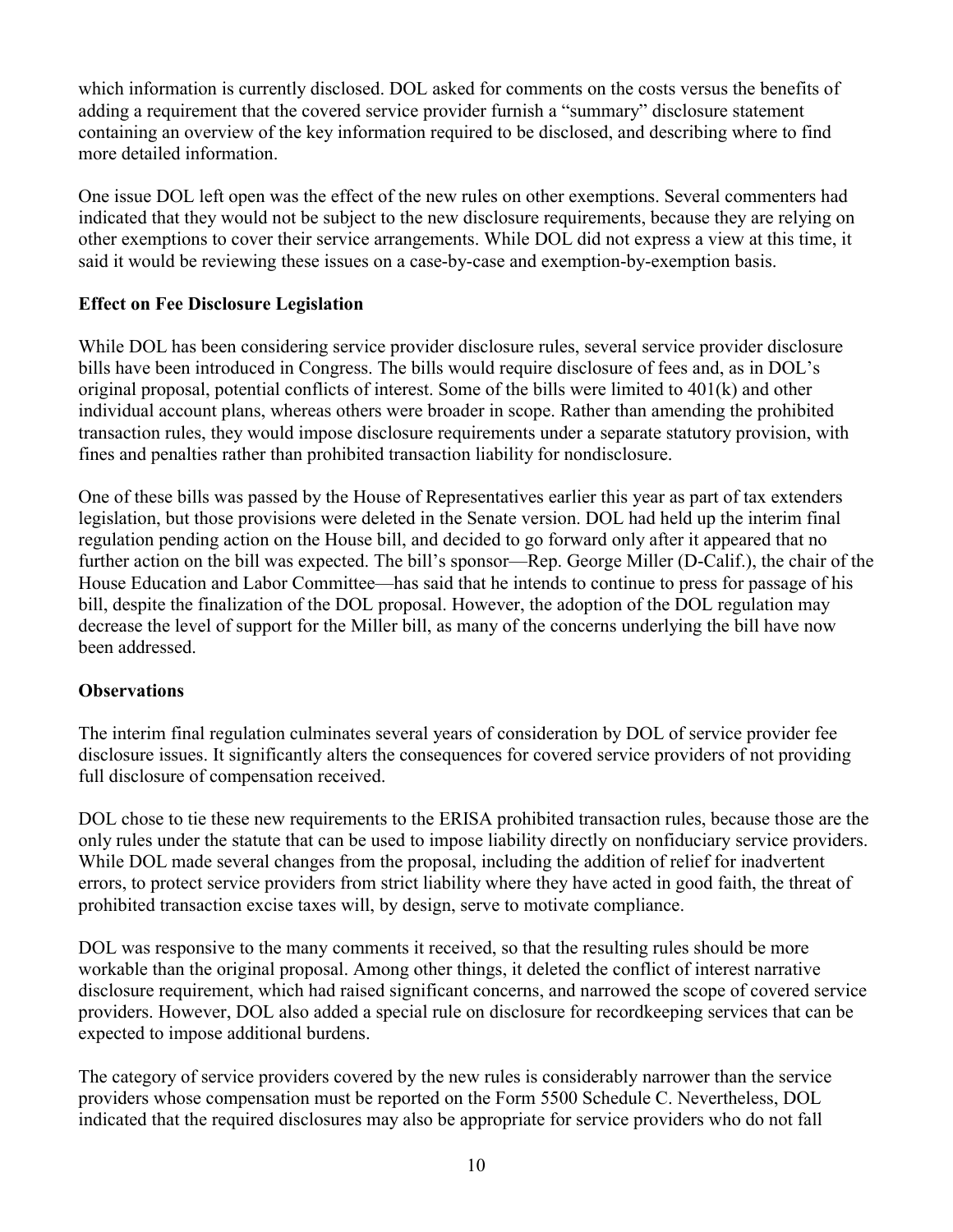within the covered categories. Thus, these new rules may have a larger impact on business practices, even where not specifically required by regulation.

During the next 12 months, both service providers and plan sponsors/fiduciaries should develop a plan for how they will comply with the new rules by the July 16, 2011 effective date. For service providers, this should include:

- Determining whether they provide services covered by the new rules, keeping in mind that some of the covered services involve relationships with plan asset entities rather than directly with the plans themselves.
- If they provide covered services, developing disclosure materials for those services, including (if applicable) an approach to estimate the overall costs of recordkeeping services and coordination with the disclosure materials used by designated investment alternatives.
- Developing a process for delivering the appropriate disclosure materials in advance of entering into service contracts and arrangements, and to current plan customers in advance of the effective date.

For plan sponsors and fiduciaries, this should include:

- Developing a process to track the disclosures that they should be receiving once the new rules are effective, from both existing and new service providers. This process should include steps for determining which service providers are providing covered services and whether those providers have furnished the required disclosures.
- Developing a process for analyzing the disclosures received. This should include steps for reviewing the information provided, requesting information from a covered service provider if its disclosures do not comply with the regulation's requirements, and notifying DOL if the service provider does not respond in a timely manner.

If you have any questions or would like more information on the issues discussed in this LawFlash, please contact the authors, **Donald J. Myers** (202.739.5666; [dmyers@morganlewis.com\)](mailto:dmyers@morganlewis.com) or **Michael B. Richman** (202.739.5036; [mrichman@morganlewis.com\)](mailto:mrichman@morganlewis.com), or any of the following Morgan Lewis attorneys:

| Chicago<br>Louis L. Joseph         | 312.324.1726 | louis.joseph@morganlewis.com |
|------------------------------------|--------------|------------------------------|
| <b>New York</b><br>Craig A. Bitman | 212.309.7190 | cbitman@morganlewis.com      |
| Philadelphia                       |              |                              |
| I. Lee Falk                        | 215.963.5616 | ilfalk@morganlewis.com       |
| Vivian S. McCardell                | 215.963.5810 | vmccardell@morganlewis.com   |
| Steven D. Spencer                  | 215.963.5714 | sspencer@morganlewis.com     |
| Marianne R. Yudes                  | 215.963.5490 | myudes@moreanlewis.com       |
| David B. Zelikoff                  | 215.963.5360 | dzelikoff@morganlewis.com    |